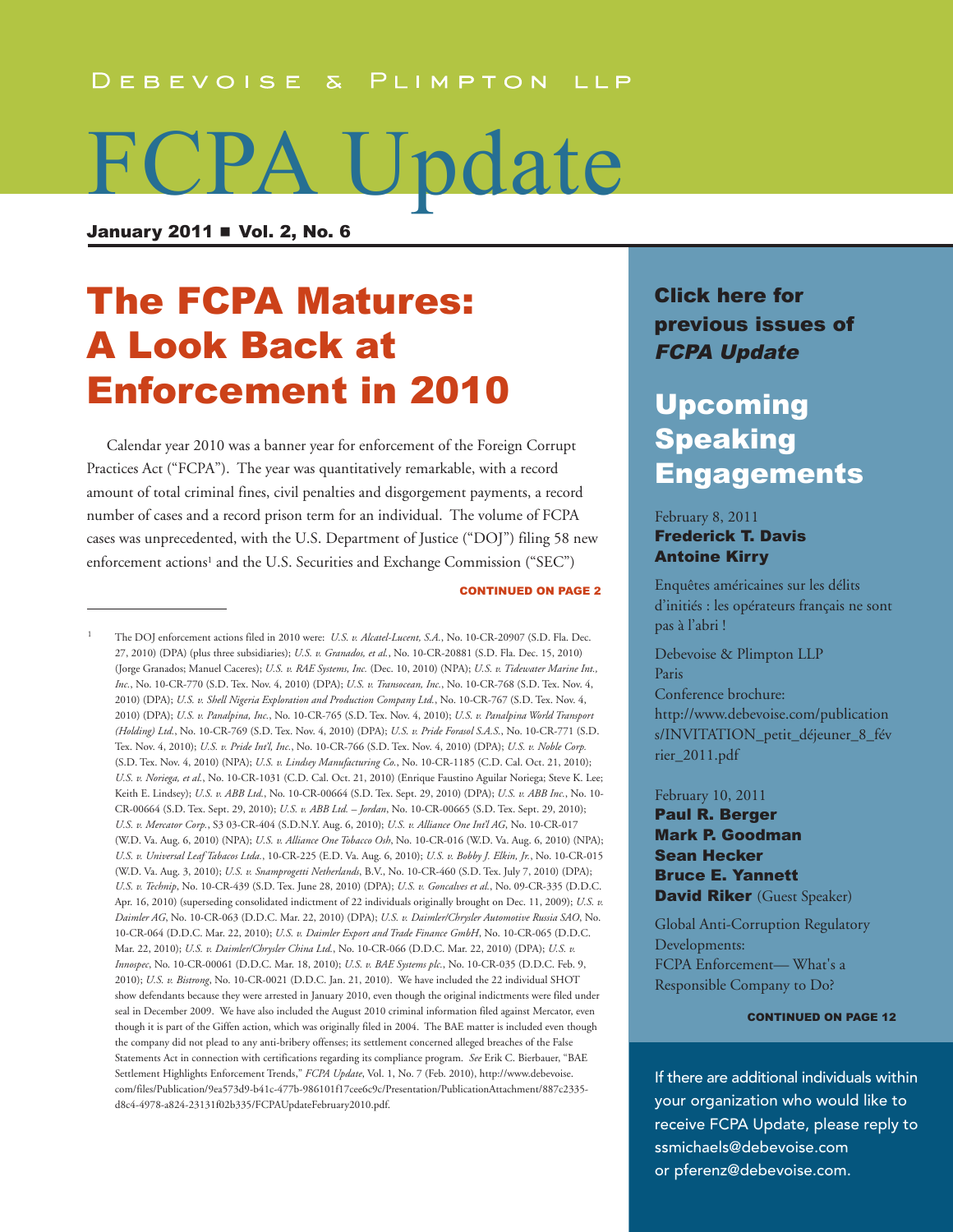filing 28 enforcement actions<sup>2</sup> against corporate entities and individuals. The 86 total enforcement actions in 2010 compare to 43 total enforcement actions in 2009. 3 Additionally, corporations and individuals collectively paid or agreed to pay a total of nearly \$1.8 billion to the government to settle FCPA related charges in 2010. DOJ fines accounted for approximately \$1.27 billion of this total, and SEC disgorgements and penalties accounted for approximately \$500 million. This amount represents a substantial increase over 2009 (\$600 million) and 2008 (\$900 million). <sup>4</sup> In a case revealing the impact of the statute on individuals, Charles Jumet, in a matter involving Ports Engineering Consultants Corporation, was sentenced to the longest term of incarceration ever handed down for a FCPA-related conviction—87 months. 5

 The DOJ's and SEC's enforcement was also qualitatively distinguished in 2010. The SEC announced the first-ever settlement with a corporate entity that was not an issuer under the 1934 Securities Exchange Act, Panalpina, employing a novel agency

#### **CONTINUED ON PAGE 3**

3 Bruce E. Yannett, Sean Hecker, et al., "Trends for 2010 Part I," *FCPA Update*, Vol. 1, No. 6 (Jan. 2010), http://www.debevoise.com/files/Publication/e30fe6cd-dc6f-4549-bf39- [71a3b7d2972b/Presentation/PublicationAttachment/0773937e-9b35-4b4d-93e8-](http://www.debevoise.com/files/Publication/e30fe6cd-dc6f-4549-bf39-71a3b7d2972b/Presentation/PublicationAttachment/0773937e-9b35-4b4d-93e8-892f05488f86/FCPAUpdateJanuary2010.pdf) 892f05488f86/FCPAUpdateJanuary2010.pdf. The 86 total enforcement actions in 2010, however, are somewhat overstated because the DOJ and SEC jointly brought many enforcement actions, and in several cases, the SEC and DOJ charged multiple affiliated companies for the same underlying activity. The DOJ and SEC actually brought a combined total of 22 independent enforcement actions against companies. Together, the DOJ and SEC also brought 36 independent enforcement actions against individuals in 2010 (including the 22 individuals arrested as

4 *Id*.

part of the SHOT show raids in January 2010).

#### **FCPA Update**

*FCPA Update* is a publication of

#### Debevoise & Plimpton LLP

919 Third Avenue New York, New York 10022 +1 212 909 6000

#### [www.debevoise.com](http://www.debevoise.com)

Washington, D.C. +1 202 383 8000

Moscow +7 495 956 3858

London +44 20 7786 9000

Hong Kong +852 2160 9800

Paris +33 1 40 73 12 12 Shanghai +86 21 5047 1800

**Frankfurt** +49 69 2097 5000

Paul R. Berger Co-Editor-in-Chief +1 202 383 8090 [prberger@debevoise.com](mailto:prberger@debevoise.com)

Bruce E. Yannett Co-Editor-in-Chief +1 212 909 6495 [beyannett@debevoise.com](mailto:beyannett@debevoise.com)

Sean Hecker Associate Editor +1 212 909 6052 [shecker@debevoise.com](mailto:shecker@debevoise.com)

Steven S. Michaels Managing Editor +1 212 909 7265 [ssmichaels@debevoise.com](mailto:ssmichaels@debevoise.com)

Erik C. Bierbauer Deputy Managing Editor +1 212 909 6793 [ecbierbauer@debevoise.com](mailto:ecbierbauer@debevoise.com)

David M. Fuhr Deputy Managing Editor +1 202 383 8153 [dmfuhr@debevoise.com](mailto:dmfuhr@debevoise.com)

Erin W. Sheehy Deputy Managing Editor +1 202 383 8035 [ewsheehy@debevoise.com](mailto:ewsheehy@debevoise.com)

Please address inquiries regarding topics covered in this publication to the editors.

All content © 2011 Debevoise & Plimpton LLP. All rights reserved. The articles appearing in this publication provide summary information only and are not intended as legal advice. Readers should seek specific legal advice before taking any action with respect to the matters discussed herein. Any discussion of U.S. Federal tax law contained in these articles was not intended or written to be used, and it cannot be used by any taxpayer, for the purpose of avoiding penalties that may be imposed on the taxpayer under U.S. Federal tax law. Please note: The URLs in *FCPA Update* are provided with hyperlinks so as to enable readers to gain easy access to cited materials.

<sup>2</sup> The SEC enforcement actions filed in 2010 were: *SEC v. Alcatel-Lucent, S.A.*, No. 10-CV-24620 (S.D. Fla. Dec. 27, 2010); *SEC v. RAE Systems, Inc.*, No. 10-CV-02903 (D.D.C. Dec. 10, 2010); *SEC v. Transocean, Inc.*, No. 10- CV-01981 (D.D.C. Nov. 4, 2010); *In the Matter of Royal Dutch Shell plc*, 3 S.E.C. 14107 (Nov. 4, 2010); *SEC v. Tidewater Int'l, Inc.*, No. 10-CV-4180 (E.D. La. Nov. 4, 2010); *SEC v. Noble Corp.*, No. 10-CV-4336 (S.D. Tex. Nov. 4, 2010); *SEC v. Panalpina, Inc.*, No. 10-CV-4334 (S.D. Tex. Nov. 4, 2010); *SEC v. Pride Int'l, Inc.*, No. 10- CV-4335 (S.D. Tex. Nov. 4, 2010); *SEC v. Global Santa Fe*, No. 10-CV-01890 (D.D.C. Nov. 4, 2010); *SEC v. ABB Ltd.*, No. 10-CV-01648 (D.D.C. Sept. 29, 2010); *SEC v. Universal Corp.*, No. 10-CV-01318 (D.D.C. Aug. 6, 2010); *SEC v. Alliance One Int'l, Inc.*, No. 10-CV-01319 (D.D.C. Aug. 6, 2010); *SEC v. Summers*, No. 10-CV-02786 (S.D. Tex. Aug. 5, 2010); *SEC v. Turner*, No. 10-CV-01309 (D.D.C. Aug. 5, 2010) (David P. Turner; Ousama M. Naaman); *SEC v. General Electric Co.*, No. 10-CV-01258 (D.D.C. July 27, 2010) (GE Inonics, Inc.; GE Amersham plc); *SEC v. ENI S.p.A. et al.*, No. 10-CV-2414 (S.D. Tex. July 7, 2010) (ENI, S.p.A.; Snamprogetti Netherlands B.V.); *SEC v. Veraz Networks*, No. 10-CV-2849 (N.D. Cal. June 29, 2010); *SEC v. Technip, S.A.*, No. 10-CV-02289 (S.D. Tex. June 28, 2010); *SEC v. Elkin et al.*, No. 10-CV-00661 (D.D.C. Apr. 28, 2010) (Bobby J. Elkin; Baxter J. Myers; Thomas G. Reynolds; Tommy L. Williams); *SEC v. Innospec, Inc.*, No. 10-CV-00448 (D.D.C. Mar. 28, 2010); *SEC v. Daimler AG*, No. 10-CV-00463 (D.D.C. Mar. 22, 2010); *SEC v. NATCO Group Inc.*, No. 10-CV-98 (S.D. Tex. Jan. 11, 2010). GE was charged only with books-and-records and internal controls violations of the FCPA, not bribery violations.

<sup>5</sup> DOJ Press Rel. 10-442, Virginia Resident Sentenced to 87 Months in Prison for Bribing Foreign Government Officials: Longest Prison Sentence Ever Imposed Related to Foreign Corrupt Practices Act (FCPA) Violations (Apr. 19, 2010), [html://www.justice.gov/opa/pr/2010/April/10-crm-442.html.](http://www.justice.gov/opa/pr/2010/April/10-crm-442.html) On the increasing prosecution of individuals, *see also*, Sean Hecker and Christopher M. Russell, "Prison Sentences, Fines, and Forfeitures in Recent Cases Against Individuals," *FCPA Update*, Vol. 2, No. 2 (Sept. 2010), http://www.debevoise.com/files/ [Publication/867154b8-ceaf-467d-9a53-eb60a063e316/Presentation/PublicationAttachment/a77fe189-f722-4bb0-](http://www.debevoise.com/files/Publication/867154b8-ceaf-467d-9a53-eb60a063e316/Presentation/PublicationAttachment/a77fe189-f722-4bb0-8505-0abd5f1224ac/FCPAUpdateSeptember2010.pdf) 8505-0abd5f1224ac/FCPAUpdateSeptember2010.pdf.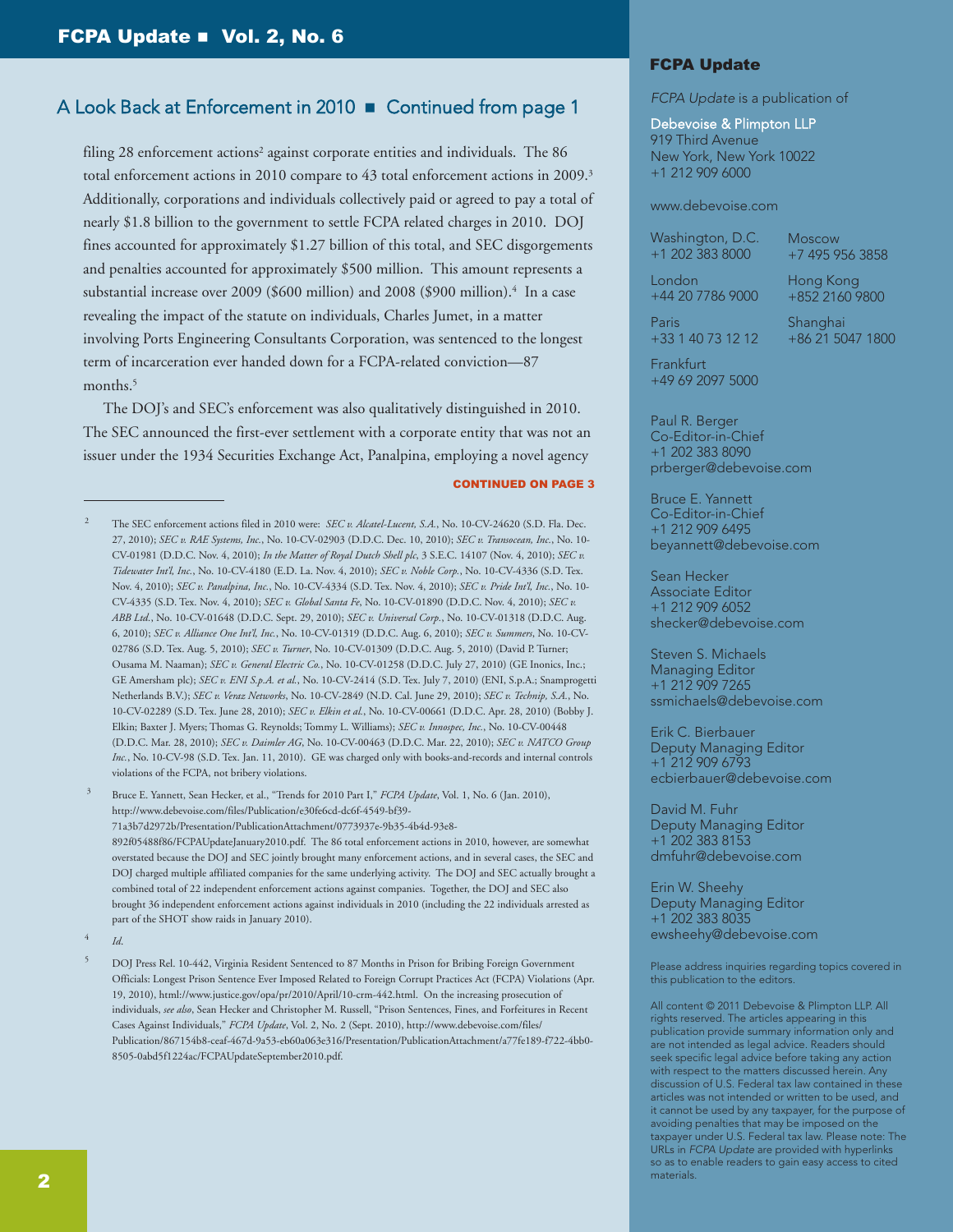theory as the basis for liability. <sup>6</sup> In conjunction with a more aggressive posture toward FCPA-related crimes and civil violations, the DOJ and SEC stepped up industry-wide enforcement reviews, calling on numerous companies in specific industries to provide information based apparently on generalized risks of corruption in those sectors. The government also rolled out more aggressive law-enforcement tactics, deploying wiretaps, informants, and the detention of material witnesses as they transited through the United States. <sup>7</sup> The DOJ now has a dedicated unit of FCPA prosecutors with more than a dozen attorneys focusing solely on FCPA-related cases. <sup>8</sup> Within the DOJ, the FCPA unit also teamed with the Asset Forfeiture and Money Laundering Section<sup>9</sup> to launch a "Kleptocracy Asset Recovery Initiative" to recover ill-gotten proceeds that were laundered through the United States. 10 Meanwhile, the SEC announced that its

new FCPA unit would develop ways to be "more proactive" about enforcement.<sup>11</sup>

 These quantitative and qualitative changes occurred in the context of continued strong public support from government officials. In conjunction with the United Nations' International Anti-Corruption Day<sup>12</sup> on December 9, 2010, Secretary of State Hillary Clinton declared that the United States believes "[c]orruption stunts economic growth, damages confidence in democracy, and fosters a culture of graft and impunity that undermines the ability to operate in our interconnected world."13 Bringing even greater attention to this point, President Barack Obama, during his 2011 State of the Union address, said, "[a]round the globe, we're standing with those who take responsibility—helping farmers grow more food, supporting doctors who care for the sick, and combating the corruption that can rot a society and rob people of opportunity."14

In conjunction with a more aggressive posture toward FCPA-related crimes and civil violations, the DOJ and SEC stepped up industry-wide enforcement reviews, calling on numerous companies in specific industries to provide information based apparently on generalized risks of corruption in those sectors.

 Speaking at the United Nations, Assistant Attorney General Lanny Breuer called corruption "one of the most pressing problems the world faces" and declared that the DOJ is committed to the "battle" against corruption. <sup>15</sup> Then-Deputy Attorney General Gary Grindler, speaking at a meeting of the World Bank in

#### **CONTINUED ON PAGE 4**

- 9 DOJ, Asset Forfeiture and Money Laundering Section, [http://www.justice.gov/criminal/afmls.](http://www.justice.gov/criminal/afmls)
- 10 Breuer, note 8, *supra*.

<sup>6</sup> SEC Litig. Rel. 21727, SEC Charges Panalpina with Violating Foreign Corrupt Practices Act (Nov. 4, 2010), [http://www.sec.gov/litigation/litreleases/2010/lr21727.htm;](http://www.sec.gov/litigation/litreleases/2010/lr21727.htm) *see also* DOJ Press Rel. 10-1251, Oil Services Companies and a Freight Forwarding Company Agree to Resolve Foreign Bribery Investigations and to Pay More Than \$156 Million in Criminal Penalties: SEC and Companies Agree to Civil Disgorgement and Penalties of Approximately \$80 Million (Nov. 4, 2010), [http://www.justice.gov/opa/pr/2010/November/10-crm-1251.html.](http://www.justice.gov/opa/pr/2010/November/10-crm-1251.html)

<sup>7</sup> *See* USAO Press Rel., S.D. Fla., Alcatel-Lucent S.A. and Three Subsidiaries Agree to Pay \$92 Million to Resolve Foreign Corrupt Practices Act Investigation (Dec. 27, 2010), [http://www.justice.gov/usao/fls/PressReleases/101227-01.html.](http://www.justice.gov/usao/fls/PressReleases/101227-01.html)

Lanny A. Breuer, Asst. Attorney General, Remarks at the 24th National Conference on the Foreign Corrupt Practices Act, National Harbor, M.D. (Nov. 16, 2010), [http://www.justice.gov/criminal/pr/speeches/2010/crm-speech-101116.html.](http://www.justice.gov/criminal/pr/speeches/2010/crm-speech-101116.html)

<sup>&</sup>lt;sup>11</sup> Cheryl J. Scarboro, Chief of the FCPA Unit, SEC, Remarks at News Conference Announcing New SEC Leaders in Enforcement Division, Washington, D.C. (Jan. 13, 2010), <http://www.sec.gov/news/speech/2010/spch011310newsconf.htm> ("A primary mission of [the FCPA Unit] is to devise ways for [the SEC] to be more proactive in our enforcement of the FCPA. Members of the FCPA Unit will gain in-depth knowledge of industries and regional practices so we can uncover corrupt practices that might otherwise go undetected. We will also conduct more targeted sweeps and sector-wide investigations, alone and with other regulatory counterparts both here and abroad."). Although occurring in early 2011, an example of the SEC's more proactive approach to FCPA enforcement may be the recent industry wide sweep involving numerous financial firms and their dealings with sovereign wealth funds. *See* Dionne Searcey & Randall Smith, "SEC Probes Banks, Buyout Shops Over Dealings with Sovereign Funds," *Wall Street Journal* (Jan. 14, 2011), [http://online.wsj.com/article/SB10001424052748704307404576080403625366100.html;](http://online.wsj.com/article/SB10001424052748704307404576080403625366100.html) *see also* Peter Lattman & Michael De La Merced, "SEC Looking into Deals with Sovereign Funds," *N.Y. Times Deal Book* (Jan. 13, 2011), [http://dealbook.nytimes.com/2011/01/13/s-e-c-looking-into-deals-with-sovereign-funds/.](http://dealbook.nytimes.com/2011/01/13/s-e-c-looking-into-deals-with-sovereign-funds/)

<sup>12</sup> *See* United Nations, International Anti-Corruption Day, [http://www.un.org/en/events/anticorruptionday.](http://www.un.org/en/events/anticorruptionday)

<sup>&</sup>lt;sup>13</sup> Hillary Rodham Clinton, Secretary of State, Remarks: International Anti-Corruption Day, Washington, D.C. (Dec. 8, 2010), [http://www.state.gov/secretary/rm/2010/12/152579.htm.](http://www.state.gov/secretary/rm/2010/12/152579.htm)

<sup>14</sup> President Barack Obama, Remarks by the President in State of Union Address, Washington, D.C. (Jan. 25, 2011), [http://www.whitehouse.gov/the-p](http://www.whitehouse.gov/the-press-office/2011/01/25/remarks-president-state-union-address)ress[office/2011/01/25/remarks-president-state-union-address.](http://www.whitehouse.gov/the-press-office/2011/01/25/remarks-president-state-union-address)

<sup>&</sup>lt;sup>15</sup> Lanny A. Breuer, Asst. Attorney General, Remarks at the United Nations for International Anti-Corruption Day, New York, N.Y. (Dec. 9, 2010), [http://www.justice.gov/criminal/pr/speeches/2010/crm-speech-101209.html.](http://www.justice.gov/criminal/pr/speeches/2010/crm-speech-101209.html)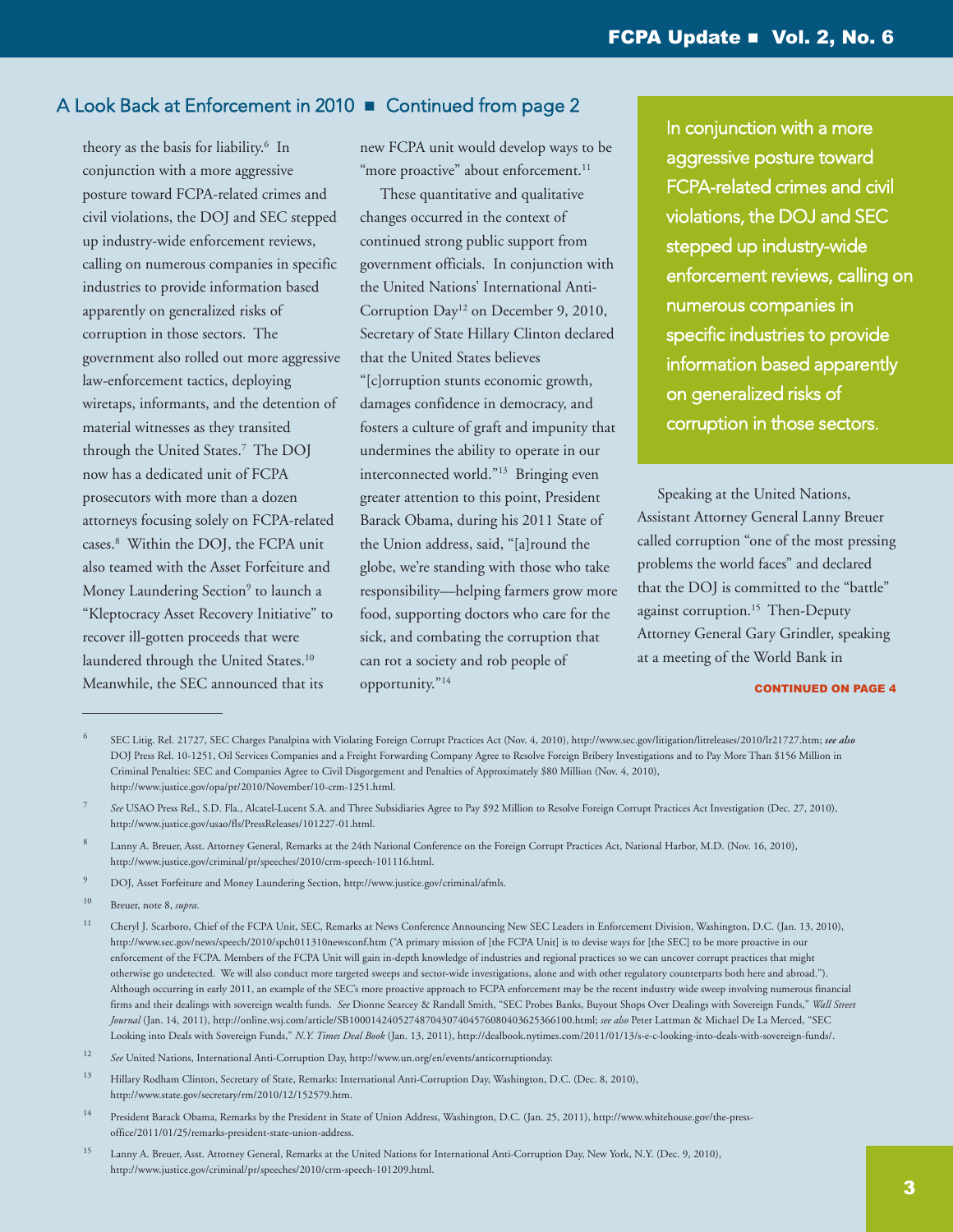Washington, D.C., portrayed corruption as a "common enemy," and argued that corruption "only hurts business" by (1) "extracting a tremendous shadow tax," (2) stifling competition, (3) undermining contractual obligations, and (4) disrupting the proper functioning of governments. 16

 All of these indicators suggest, as Assistant Attorney General Breuer announced: "[W]e are in a new era of FCPA enforcement."<sup>17</sup> This is undoubtedly true as compared to the level of enforcement 10 or 20 years ago. But to appreciate fully the developments of 2010, they must be considered in the context of the evolution of FCPA enforcement over the past three decades. None of last year's developments occurred in isolation, and all can variously be traced to historical trends, long-term institutional changes, and broad reforms that befit a statute central to the regulation of international business. In short, the year 2010 marked the maturation of FCPA enforcement. In the sections below, we review some of the important developments in 2010 in the context of the FCPA's evolution, and look toward the future.

## Emphasis on Benefits of Compliance Programs

Prevention has long been the lynchpin of a company's defense against potential FCPA violations. The DOJ has encouraged

companies to create and enforce comprehensive FCPA compliance programs that address a broad range of policies, including those pertaining to the provision of meals, entertainment, travel, gifts; charitable donations to foreign officials or those affiliated with them; due diligence of sales intermediaries; merger, acquisition and joint venture transactions; interactions with non-U.S. government employees; and relationships with third parties in general. Prior to 2010, however, the DOJ rarely, if ever, publicly acknowledged rewarding companies for having a strong compliance program in place at the time an offense occurred. Historically, the DOJ publicly acknowledged rewarding companies if they took remedial measures and implemented a strong compliance program *after* a violation had occurred. But for companies with strong compliance programs, the DOJ's calculus seemed to be "all or nothing"—if a self-reported event was deemed sufficiently inconsequential or aberrational in light of a strong preexisting compliance program, prosecution was declined (and without any publicity, per the usual practice); if not, even a strong compliance program at the time of a violation did not seem to count for much, at least based on DOJ's public statements.

This practice—or the appearance of

this practice—in effect made it difficult for companies to know exactly what the government considered an effective compliance program. Furthermore, companies could not easily evaluate the actual value of the extensive time and resources spent on developing a strong compliance program. The Organization for Economic Cooperation and Development ("OECD") Working Group on Bribery expressed these concerns in its peer review report of the application of anti-bribery laws in the United States. 18 The Working Group interviewed a number of companies subject to FCPA enforcement, which "questioned whether there was any real incentive to look for past misconduct."19 The report recommended that the DOJ "make public in each case in which a DPA [deferred prosecution agreement] or NPA [nonprosecution agreement] is used, more detailed reasons on the choice of a particular type of agreement; the choice of the agreement's terms and duration; and the basis for imposing monitors."20

 Toward the end of 2010, the DOJ announced in three cases that it seriously valued pre-existing compliance programs: (1) Noble Corporation, a Swiss oil-and-gas company, agreed to an NPA with the DOJ as part of a larger global settlement involving Panalpina World Transport and **CONTINUED ON PAGE 5** 

19 *Id*. at 30.

20 *Id*. at 62.

<sup>16</sup> Gary G. Grindler, Acting Deputy Attorney General, Remarks at a World Bank International Meeting, Washington, D.C. (Dec. 8, 2010), [http://www.justice.gov/iso/opa/dag/speeches/2010/dag-speech-101208.html.](http://www.justice.gov/iso/opa/dag/speeches/2010/dag-speech-101208.html)

<sup>17</sup> *See* Breuer, note 8, *supra*; *see also*, Lanny A. Breuer, Asst. Attorney General, Remarks to Compliance Week 2010 – 5th Annual Conference for Corporate, Financial, Legal, Risk, Audit, & Compliance Officers (May 26, 2010), [http://www.justice.gov/criminal/pr/speeches-testimony/2010/05-26-10aag-compliance-week-speech.pdf.](http://www.justice.gov/criminal/pr/speeches-testimony/2010/05-26-10aag-compliance-week-speech.pdf)

<sup>&</sup>lt;sup>18</sup> See OECD, "United States: Phase 3 – Report on the Application of the Convention on Combating Bribery of Foreign Public Officials in International Business Transactions and the 2009 Revised Recommendation on Combating Bribery in International Business Transactions," (Oct. 15, 2010), [http://www.oecd.org/dataoecd/10/49/46213841.pdf.](http://www.oecd.org/dataoecd/10/49/46213841.pdf)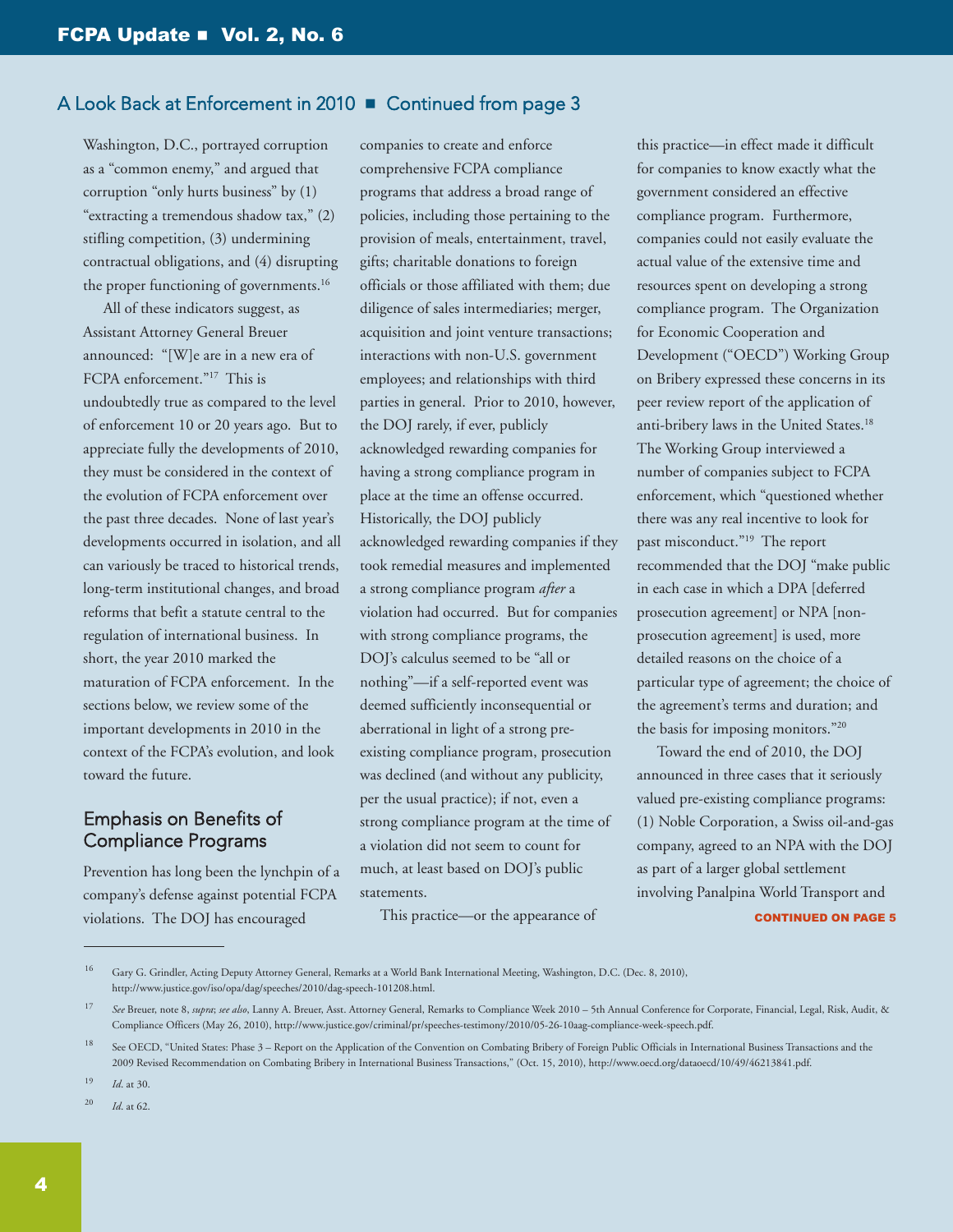other companies in the oil-and-gas industry. <sup>21</sup> Noble admitted that it paid approximately \$74,000 to a Nigerian freight forwarding agent; certain employees knew that some of the payments would be passed on as bribes to Nigerian customs officials; and the company falsely recorded the bribe payments as legitimate business expenses in its corporate books, records and accounts. 22

 As part of its NPA, Noble agreed to pay a \$2.59 million criminal fine and \$5.5 million more as a disgorgement of illgotten gains. <sup>23</sup> Noble's fine, however, was the lowest among the entire Panalpina settlement group, and the DOJ specifically cited "the existence of Noble's pre-existing compliance program and steps taken by Noble's Audit Committee to detect and prevent improper conduct from occurring."24 The NPA went on to describe Noble's pre-existing compliance program, noting that it forbade the improper acts that were ultimately committed by several individuals. 25

 (2) Similarly, Global Industries, which announced in 2007 that it was being investigated for potential FCPA violations related to the same bribery scheme that ultimately ensnared Noble, Panalpina and the other oil-and-gas companies referenced above, completely avoided prosecution and civil liability. In March 2010, Global Industries announced that "representatives

of the Securities and Exchange Commission and the Department of Justice informed the Company that each agency had concluded its FCPA investigation. Neither agency recommended any enforcement action or the imposition of any fines or penalties against the Company."26

 The key difference between Global Industries and the other Panalpinasettlement companies is that Global Industries' internal compliance program detected the potential FCPA violation much earlier and the company immediately hired outside counsel and voluntarily disclosed the information to the government. Global Industries' General Counsel and Director of Compliance told *FCPA Blog* that "[h]aving gone through a two-and-a-half year investigation has been an eye opener. But it proved to us that a good compliance program does help, not only to identify potential problems when they arise, but also when you're in front of the DOJ and SEC."27 In this case, Global Industries' compliance program likely saved it many millions of dollars in fines, penalties, and other costs arising from an FCPA prosecution. What is not known is how much the company spent on the two-anda-half year investigation.

 (3) Universal Leaf Tabacos Ltda. (Universal Brazil), a subsidiary of Universal Corporation, a Virginia-based The key difference between Global Industries and the other Panalpina settlement companies is that Global Industries' internal compliance program detected the potential FCPA violation much earlier and the company immediately hired outside counsel and voluntarily disclosed the information to the government.

worldwide purchaser and supplier of processed tobacco leaf, pleaded guilty to violating the anti-bribery and books and records provisions of the FCPA. Universal Brazil admitted making improper payments to officials of the government of Thailand to secure the sale of tobacco leaf to the Thailand Tobacco Monopoly from 2000 to 2004. <sup>28</sup> Universal Corporation agreed to an NPA, admitting the same underlying conduct of its subsidiary. As part of its plea agreement, Universal Brazil agreed to pay a \$4.4 million criminal fine, which was 30% below the bottom of the low-end fine advised by the U.S. Sentencing Guidelines. In the Agreed Sentencing Memorandum, the DOJ explained that "[p]ursuant to Universal's internal compliance program,

CONTINUED ON PAGE 6

25 *Id.*

27 *Id*.

<sup>21</sup> DOJ Press Rel. 10-1251, note 6, *supra*.

<sup>22</sup> *Id*.

<sup>23</sup> *Id.*

<sup>24</sup> *United States v. Noble Corporation*, Non-Prosecution Agreement (DOJ-Criminal Div.), [http://www.justice.gov/opa/documents/noble-npa.pdf.](http://www.justice.gov/opa/documents/noble-npa.pdf)

<sup>26 &</sup>quot;Compliance and Enforcement: By the Book," *The FCPA Blog* (Dec. 6, 2010), [http://www.fcpablog.com/blog/2010/12/6/compliance-and-enforcement-by-the-book.html.](http://www.fcpablog.com/blog/2010/12/6/compliance-and-enforcement-by-the-book.html)

<sup>&</sup>lt;sup>28</sup> DOJ Press Rel. 10-903, Alliance One International Inc. and Universal Corporation Resolve Related FCPA Matters Involving Bribes Paid to Foreign Government Officials (Aug. 6, 2010), [http://www.justice.gov/opa/pr/2010/August/10-crm-903.html.](http://www.justice.gov/opa/pr/2010/August/10-crm-903.html)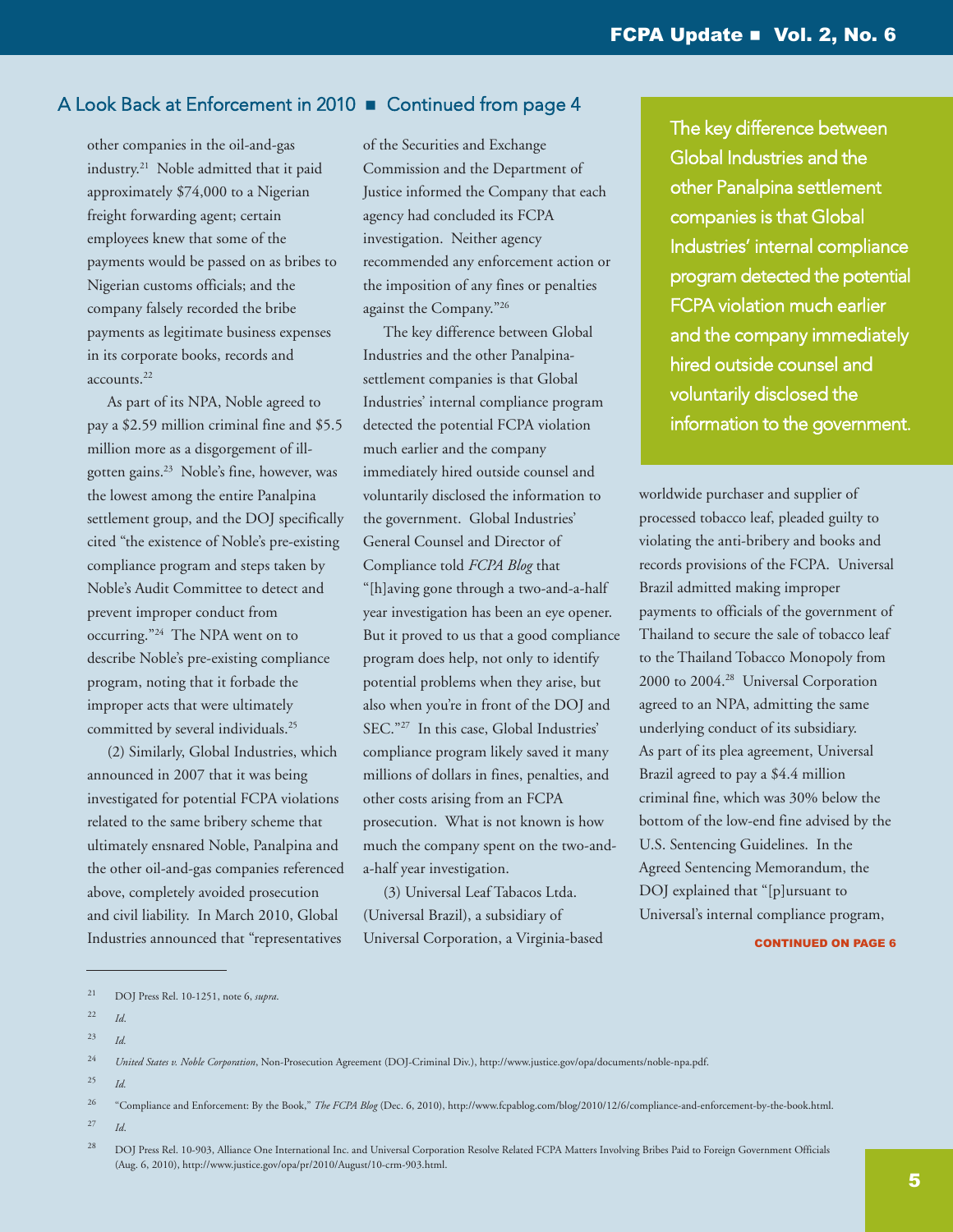Universal maintained on its website an employee 'hotline' that allowed current and former employees to report improper conduct. It is because of this useful compliance initiative that the improper conduct came to light. The agreed upon disposition partly reflects credit given for Universal's pre-existing compliance program."29 The DOJ also praised Universal Brazil for its voluntary disclosure, cooperation, and extensive remedial efforts.

 With these three cases, the DOJ sent a welcome message that companies with robust compliance programs in place at the time an FCPA violation occurs may receive significant credit. This new message recognizes that companies should not always bear the full brunt of the law when individuals commit illegal acts despite every good faith effort by the company to prevent such acts. 30

 Dovetailing with the DOJ's actions above, on November 1, 2010, new revisions to the U.S. Sentencing Guidelines went into effect that provide clear incentives for companies to develop effective compliance and ethics programs. Section 8C2.5(f)(3)(C) of the Guidelines now offers a three-level offense level reduction for companies with a compliance and ethics program in place at the time of the offense, so long as the program meets certain criteria, the company self-reports the illegal conduct and cooperates with the government, and the company prevents further similar criminal conduct in the future.

## Emphasis on Cooperation and Self-Reporting

Throughout 2010, the DOJ sought to emphasize the benefits of voluntary disclosure and cooperation with the government during investigations. In a speech at the 24th National Conference on the Foreign Corrupt Practices Act, Assistant Attorney General Breuer stated: "I can assure you that if you do not voluntarily disclose your organization's conduct, and we discover it on our own, or through a competitor or a customer of yours, the result will not be the same."31 Mr. Breuer highlighted the Panalpina

settlements as an example of "meaningful credit" the DOJ gave "for voluntarily disclosing their conduct and cooperating with our investigation."<sup>32</sup> He explained that "Panalpina engaged counsel to lead investigations encompassing 46 jurisdictions, hired an outside audit firm to perform forensic analysis, and promptly reported the results of its internal investigation in over 60 meetings and calls with the Department and the SEC."33 As we have noted, the companies that voluntarily disclosed their conduct in the Panalpina bribery scheme and cooperated with the government paid relatively lower fines. 34

 In another recent case, Alcatel-Lucent, S.A. and three of its subsidiaries settled with the DOJ and SEC to resolve an FCPA investigation into the worldwide sales practices of Alcatel S.A. prior to its merger with Lucent Technologies, Inc. 35 Alcatel-Lucent entered into a three-year deferred prosecution agreement with the DOJ and agreed to pay a \$92 million criminal fine. It also agreed to disgorge

#### **CONTINUED ON PAGE 7**

United States v. Universal Leaf Tabacos Ltda., No. 3:10-cr-00225, Agreed Sentencing Memorandum, n. 2 (E.D. Va.), [http://www.justice.gov/criminal/fraud/fcpa/cases/docs/08-06-](http://www.justice.gov/criminal/fraud/fcpa/cases/docs/08-06-10universal-leaf-sentencing-memo.pdf) [10universal-leaf-sentencing-memo.pdf.](http://www.justice.gov/criminal/fraud/fcpa/cases/docs/08-06-10universal-leaf-sentencing-memo.pdf)

<sup>&</sup>lt;sup>30</sup> Recently, Judge Lynn N. Hughes of the United States District Court for the Southern District of Texas refused to sentence ABB Ltd. as a recidivist violator of the FCPA because, in his view, the entire corporation could not be held responsible for the rogue actions of a few individuals. He stated: "to call the whole thing corrupt because there are corrupt individuals is a misstatement of reality." *United States v. ABB Inc.*, No. H-10-664, Transcript of Arraignment/Sentencing, at 11 (S.D. Tex. Sept. 29, 2010). Judge Hughes added: "[T]here is a failure rate of human beings, and no process is going to be able to anticipate who's going to turn bad." *Id*. at 12, 14. Liability for FCPA violations can, however, lead to severe results. If corruption has been deemed to have permeated the company, the DOJ has pushed for corporate dissolution. For example, Nexus Technologies pleaded guilty in 2010 to FCPA violations, "acknowledged that it operated primarily through criminal means," and agreed to cease all operations as a condition of its plea. DOJ Press Rel. 10-1032, Former Nexus Technologies Inc. Employees and Partner Sentenced for Roles in Foreign Bribery Scheme Involving Vietnamese Officials: Company Ordered to Turn Over Assets to Court, Cease All Operations (Sept. 16, 2010), [http://www.justice.gov/opa/pr/2010/September/10-crm-1032.html.](http://www.justice.gov/opa/pr/2010/September/10-crm-1032.html)

<sup>31</sup> *See* Breuer, note 8, *supra*.

<sup>32</sup> *Id*.

<sup>33</sup> *Id.*

<sup>34</sup> *See* Sean Hecker and Aaron M. Tidman, "The Panalpina Settlements: Additional Evidence Concerning the Costs and Benefits of Cooperation with U.S. Authorities," *FCPA Update*, Vol. 2, No. 4 (Nov. 2010), [http://www.debevoise.com/files/Publication/ad10aedb-1582-4e2e-b4bb-983a55cd6736/Presentation/PublicationAttachment/40a912f9-485a-45ef-89ca](http://www.debevoise.com/files/Publication/ad10aedb-1582-4e2e-b4bb-983a55cd6736/Presentation/PublicationAttachment/40a912f9-485a-45ef-89ca-be27b63b9ba6/FCPAUpdateNovember2010.pdf)be27b63b9ba6/FCPAUpdateNovember2010.pdf.

<sup>35</sup> *See* DOJ Press Rel. 10-1481, Alcatel-Lucent S.A. and Three Subsidiaries Agree to Pay \$92 Million to Resolve Foreign Corrupt Practices Act Investigation (Dec. 27, 2010), [http://www.justice.gov/opa/pr/2010/December/10-crm-1481.html.](http://www.justice.gov/opa/pr/2010/December/10-crm-1481.html)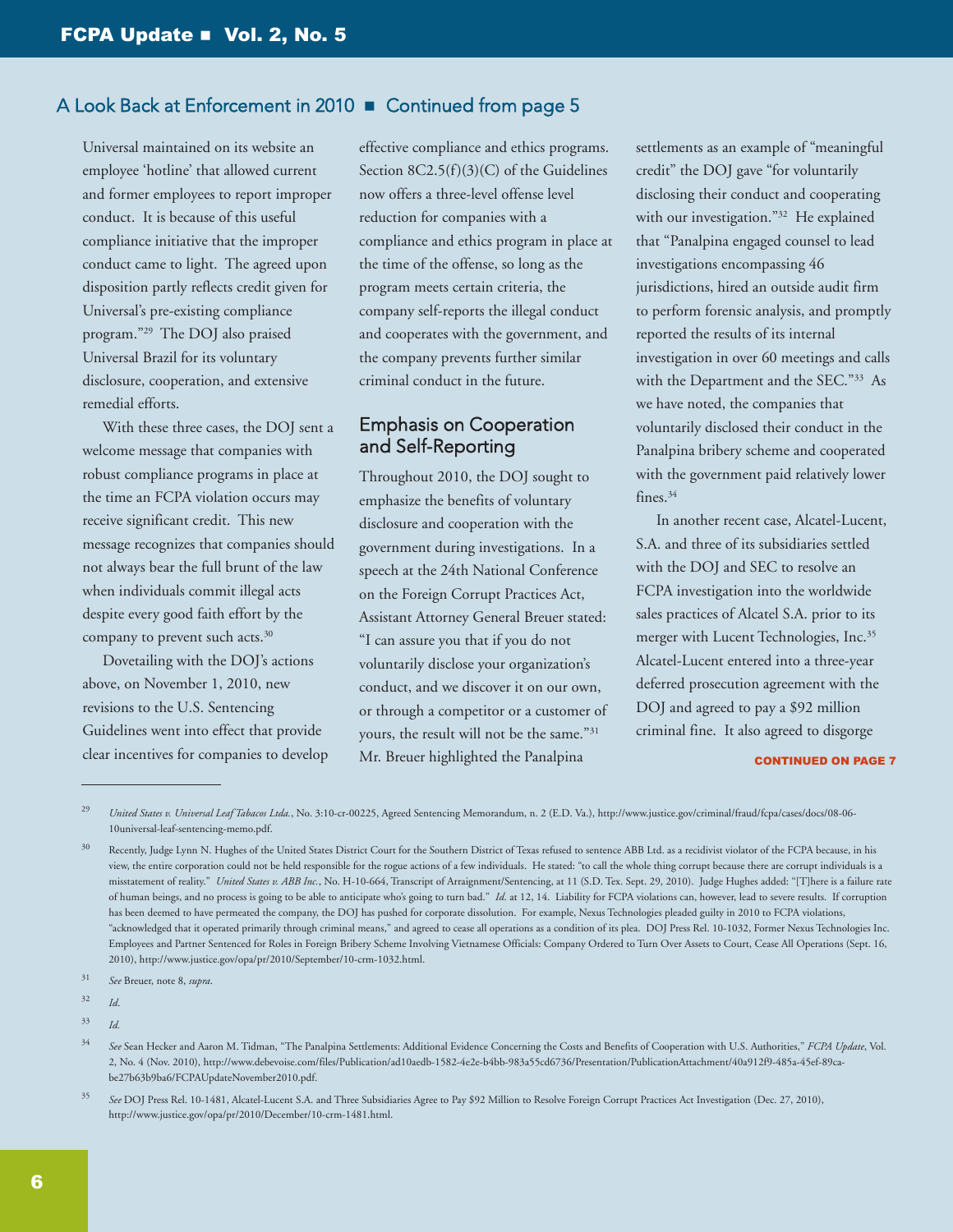\$45.4 million. The government alleged that Alcatel paid bribes to government officials in Costa Rica, Honduras, Malaysia, and Taiwan over the course of several years in return for millions of dollars worth of telecommunications contracts. 36

 In its charging documents, the DOJ announced that Alcatel-Lucent's \$92 million fine reflected "limited and inadequate cooperation by the company for a substantial period of time, but that after the merger, Alcatel-Lucent substantially improved its cooperation with the department's investigation."37 In addition, the DOJ specifically credited "Alcatel-Lucent for, on its own initiative and at a substantial financial cost, making an unprecedented pledge to stop using third-party sales and marketing agents in conducting its worldwide business."38 The DOJ, however, publicly noted that the settlement penalized Alcatel-Lucent for not immediately cooperating—it awarded the company only one point of credit under the U.S. Sentencing Guidelines rather than the usual two points for cooperation. 39

 The DOJ has clearly attempted to distinguish between companies that immediately and fully self-report and cooperate, and companies that do not. Even so, companies are still well-advised to weigh carefully, after consulting with experienced legal counsel, the costs and benefits of voluntary disclosure and cooperation, including the costs of

internal disruption to the company, as well as expenditures for outside forensic analysts and attorneys to conduct a multi-jurisdictional internal investigation. Other potential costs include monitor fees, compliance remediation costs, subsequent private lawsuits, and regulatory fines. The central lesson from previous years remains: each situation is unique and should be carefully considered before any strategic decisions are made, including whether contractual or legal obligations compel disclosure.

## International Enforcement and Global Cooperation

#### *Increased International Enforcement*

 In today's interconnected world, the United States is no longer the lone enforcer of anti-bribery laws. Although the United States still brings many more enforcement actions than any other country, companies and individuals are now subject to liability for anti-bribery violations in multiple jurisdictions around the globe. According to Transparency International ("TI"), seven countries are now engaged in "Active Enforcement" of anti-bribery laws, including the United States, Germany, Norway and Switzerland, and three countries have been newly added to the TI list—the United Kingdom, Italy and Denmark. <sup>40</sup> In addition, nine countries are engaged in "Moderate Enforcement," including Argentina, Belgium, Finland, France, Japan, the Netherlands, South Korea,

In today's interconnected world, the United States is no longer the lone enforcer of anti-bribery laws.

Spain and Sweden. <sup>41</sup> TI upgraded the United Kingdom from a "moderate" anti-bribery enforcer to an "active" enforcer primarily because of the U.K. Bribery Act, which, if it is implemented on schedule in April 2011, has the potential to be the biggest roadblock to international corruption since Congress passed the FCPA in 1977.

 Other countries are vying for a piece of the anti-bribery pie. In December 2010, authorities in Malaysia and Honduras announced investigations of Alcatel-Lucent, which also paid \$10 million to Costa Rican authorities to resolve bribery charges, marking the first time Costa Rica brought such an enforcement action against a foreign corporation. Nigeria, a country that ranks 134 out of 178 countries on TI's 2010 Corruption Perceptions Index, opened its own investigations of Halliburton,

**CONTINUED ON PAGE 8** 

38 *Id*.

<sup>36</sup> *Id*.

<sup>37</sup> *Id.*

<sup>39</sup> *See United States v. Alcatel-Lucent, S.A.*, No. 10-cr-20907, Deferred Prosecution Agreement (S.D. Fla.), [http://www.mediafire.com/?5sm4hgiy7s5796v.](http://www.mediafire.com/?5sm4hgiy7s5796v)

<sup>&</sup>lt;sup>40</sup> Transparency International, Progress Report 2010: Enforcement of the OECD Convention on Combating Bribery of Foreign Public Officials in International Business Transactions, at 8 (Jul. 28, 2010), [http://www.transparency.org/content/download/57988/927658/3rd\\_Progress\\_Report\\_2010\\_OECD\\_Anti\\_Bribery\\_Convention.pdf.](http://www.transparency.org/content/download/57988/927658/3rd_Progress_Report_2010_OECD_Anti_Bribery_Convention.pdf)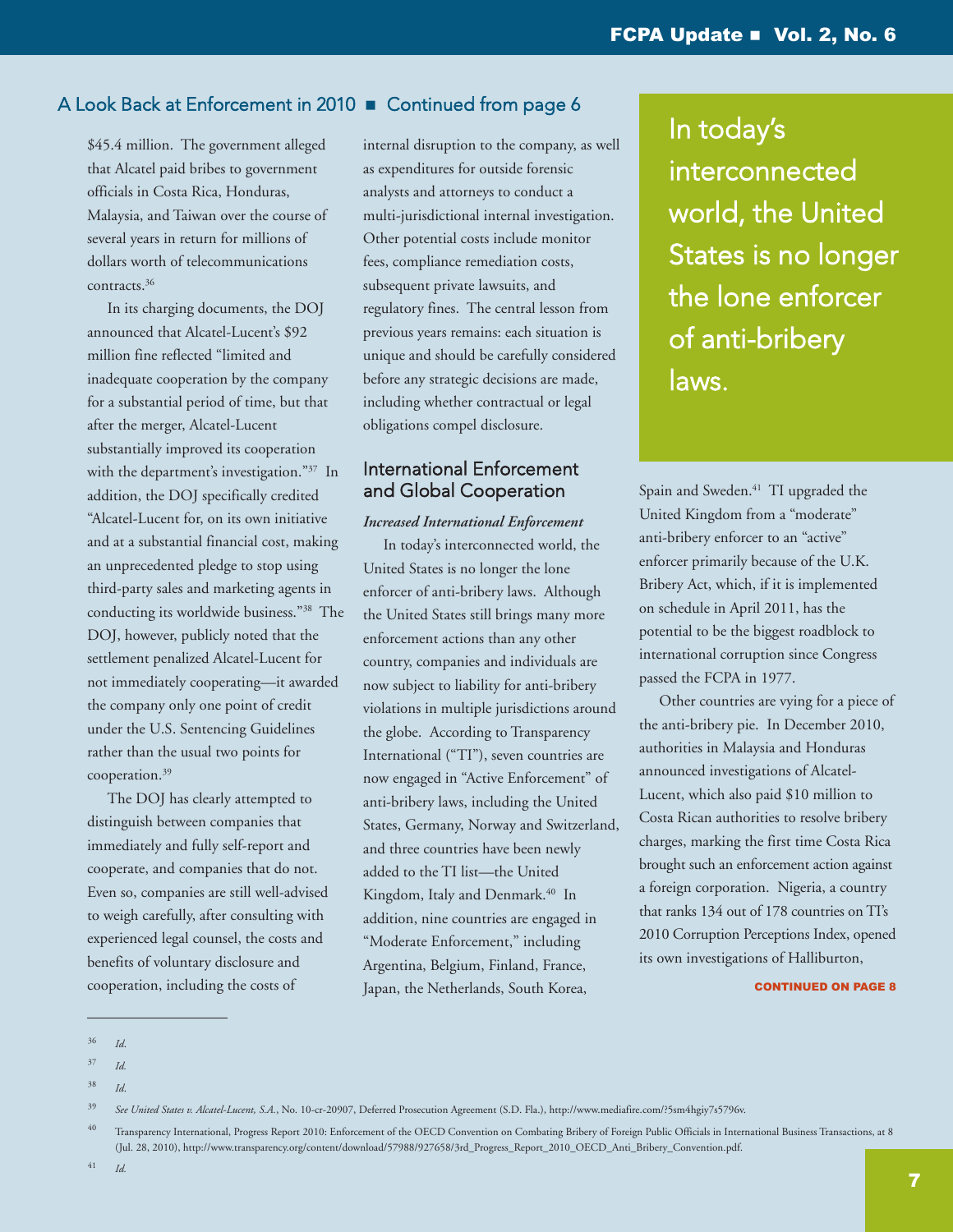Snamprogetti, Panalpina, and Siemens. Although these actions might be a legitimate attempt to increase anti-bribery law enforcement in some of the more corrupt corners of the world, they appear to piggyback on U.S. investigations; rather than indicating new fronts in the anticorruption wars. These follow-on actions tend mainly to signal that the collateral consequences of U.S.-initiated investigations may be higher than ever.

 A recent decision by the U.S. Court of Appeals for the Fifth Circuit made clear that, in the United States at least, multiple prosecutions by multiple jurisdictions are a baseline risk for companies that engage in corrupt conduct and are subject to prosecution under the OECD Anti-Bribery Convention. <sup>42</sup> A three-judge panel unanimously held that the Convention does not bar prosecution by multiple national governments of the same conduct. Gi-Hwan Jeong, a South Korean national, was convicted in South Korea for bribing American public officials in exchange for their assistance in landing a telecommunications contract. After traveling to the United States, Jeong was arrested and prosecuted under the FCPA for the same underlying conduct. Jeong argued that the United States did not have jurisdiction, but the Fifth Circuit held that the plain language of the treaty did not prohibit two signatory countries from

both bringing criminal proceedings under their respective implementing statutes.

#### *Increased International Cooperation*

 Another hallmark of 2010 was an increase in international cooperation. The United States is working hand-in-hand with the United Kingdom and authorities in other countries in an effort to coordinate resources. Assistant Attorney General Breuer, in his November speech, declared that "this year has seen a substantial increase in our cooperation with our foreign counterparts...and we intend increasingly to rely on our foreign partners in future cases."43 He cited several examples of cooperation from this past year, including the BAE Systems settlement and the Innospec settlement. The January 2010 arrests of 22 individuals in the military and law enforcement products industry involved the synchronized efforts of 150 FBI agents and London police executing search warrants in locations around the world.

 This international co-operation has emerged notwithstanding substantial differences between the legal system in the United States and those in the countries with which the United States has cooperated.

 In the United States, for example, government authorities expect companies and individuals to cooperate and conduct internal investigations. Settlements are a

common part of the American legal system—most FCPA investigations result in a plea agreement, an NPA, or a DPA. In France, on the other hand, there are no plea agreements and therefore no ability for the government to incentivize cooperation. Moreover, France has a Blocking Statute<sup>44</sup> that strictly prohibits all persons from requesting, seeking or disclosing any financial, commercial or economic information that might constitute evidence in the context of foreign judicial or administrative proceedings, thus limiting the steps a company may take within the territory of France to investigate misconduct by its own employees or others acting at the behest of employees. The objective of the Blocking Statute is to prevent the extraterritorial application of foreign laws, <sup>45</sup> and the unstated but understood objective is to prevent the overreach of American laws in particular. The Alcatel-Lucent settlement with the DOJ and SEC represents one recent example of international cooperation adapting to cultural differences. Alcatel, a French company, made its best effort to work around the Blocking Statute and cooperate with the U.S. government, and in return the U.S. government gave credit for Alcatel's cooperation.

#### **CONTINUED ON PAGE 9**

45 *Id.*

<sup>42</sup> *United States v. Jeong*, 624 F.3d 706 (5th Cir. 2010).

<sup>43</sup> *See* Breuer, note 8, *supra*. Also showing the trend of cooperation and outreach by the U.S. authorities, the government continued to file Mutual Legal Assistance Treaty requests, with the SEC making 605 requests of foreign authorities and receiving 457 requests in FY 2010. *See* SEC, FY 2010 Performance and Accountability Report, Table 1.4 (Nov. 15, 2010), [http://www.sec.gov/about/secpar/secpar2010.pdf.](http://www.sec.gov/about/secpar/secpar2010.pdf) Although it cannot be readily ascertained from published data how many of these requests are FCPA-related, experience teaches that the figures contain a substantial number of such requests.

<sup>&</sup>lt;sup>44</sup> Law no. 68-678 of July 26, 1968, modified by Law no. 80-538 of July 16, 1980 (J.O. July 17, 1980); Cass. crim., Dec. 12, 2007, case 07-83228 (affirming a decision of the Paris Court of Appeal convicting a Franco-American lawyer on charges of violating the Blocking Statute).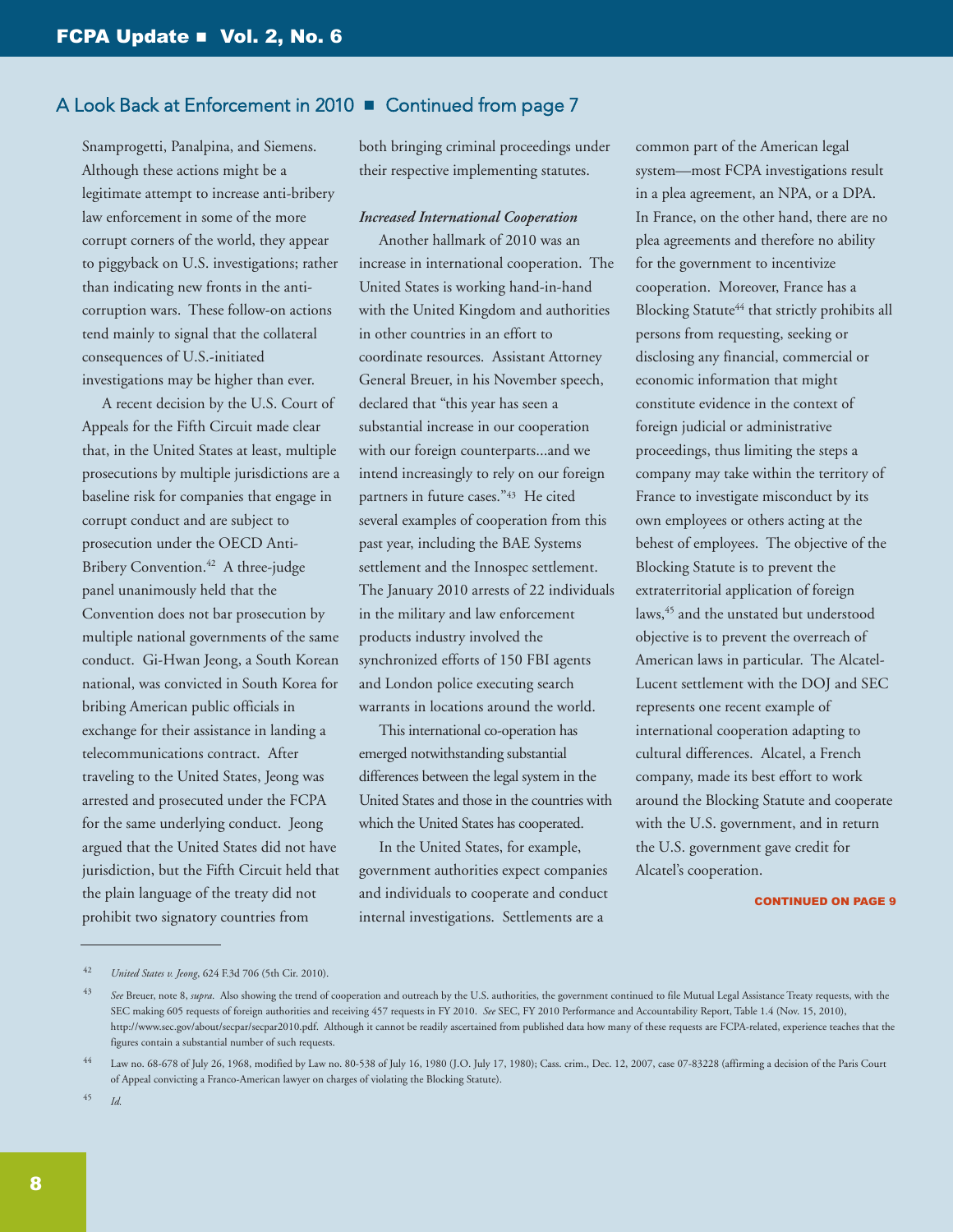

## **2010 FCPA Enforcement**

## Reflection on 2010 and Looking Ahead to 2011

## *Enforcement in 2010 May Not Be the Norm Going Forward*

 Looking at the FCPA dispositions in 2010, it may appear that a new phase in the enforcement regime has begun. Enforcement is likely to remain intense as prosecutors deploy new resources and new tactics to ferret out more cases of wrongdoing. The future, however, may not necessarily involve ever greater fines and ever more cases. Our analysis of the cases resolved in 2010 reveals that most of the cases involved conduct that occurred many years prior, with some cases involving conduct originating in the early-1990s (see chart above). 46

 The year's three biggest settlements all involved conduct nearly a decade old: BAE Systems (\$400 million) (2000 to 2002); Snamprogetti Netherlands B.V. (\$365 million) (1995 to 2004); Technip

**Amount of Settlement (millions of US\$)**

S.A. (\$338 million) (1995 to 2004). Although there were exceptions like Veraz Networks (conduct from 2007 to 2008), most cases settled in 2010 involved conduct that began more than half a decade ago. Moreover, some of the smallest settlements, *e.g.*, Veraz Networks (\$300,000) and Natco (\$65,000) were for conduct in the past few years. The total fines, penalties and disgorgement in cases involving conduct at least ten years old (BAE, Snamprogetti, Technip, Daimler, ABB, Innospec, GE, Alliance, Universal) was \$1.4 billion, or 79% of the total fines, penalties and disgorgement in 2010. The total fines, penalties and disgorgement in cases involving conduct no more than 5 years old was \$3,265,000.

 These figures suggest that it is possible that 2010 may be an idiosyncratic year for FCPA enforcement as companies clean up old misdeeds. The DOJ and SEC were able to reach record-breaking settlements

with issuers that had problems that dated back ten years or more. As companies address these issues in a more proactive way going forward, it may be possible that FCPA enforcement will not result in the same high total dollar figures for fines, penalties, and disgorgements seen in 2010. On the other hand, it is likely that new industries and companies will come within the FCPA's reach, evidence of longrunning improper payments will surface, and enforcement records could continue to fall. The growth of the Internet, email and other social media that give rise to vast quantities of data; the continued pressure on bank secrecy jurisdictions and the companies that do business in such jurisdictions; social unrest that topples corrupt regimes; and the expansion of companies from countries without a strong compliance culture could give rise to new cases of corruption, and, possibly more

#### **CONTINUED ON PAGE 10**

This chart is meant to provide a graphical representation of a sample of 2010 FCPA-related enforcement actions and is not meant to be comprehensive. The data points represent the following cases, listed in order of the size of total monetary payments required by the government to settle the matter, from largest to smallest: BAE, Snamprogetti, Technip, Daimler, Alcatel-Lucent, Panalpina, ABB, Pride, Shell, Innospec, GE, Transocean, Alliance, Tidewater, Universal, Noble, Global, RAE, Veraz, Natco. BAE did not plead guilty to any charge under the FCPA or to any bribery count in the United Kingdom, although it admitted conduct that could fairly lead to the conclusion that bribery occurred. The trend line is likewise meant to graphically represent the rough correlation between the financial terms imposed in these cases and the years since the oldest improper conduct involved and is not meant to suggest a statistically significant correlation between the two variables or to apply to the cases not included in the sample.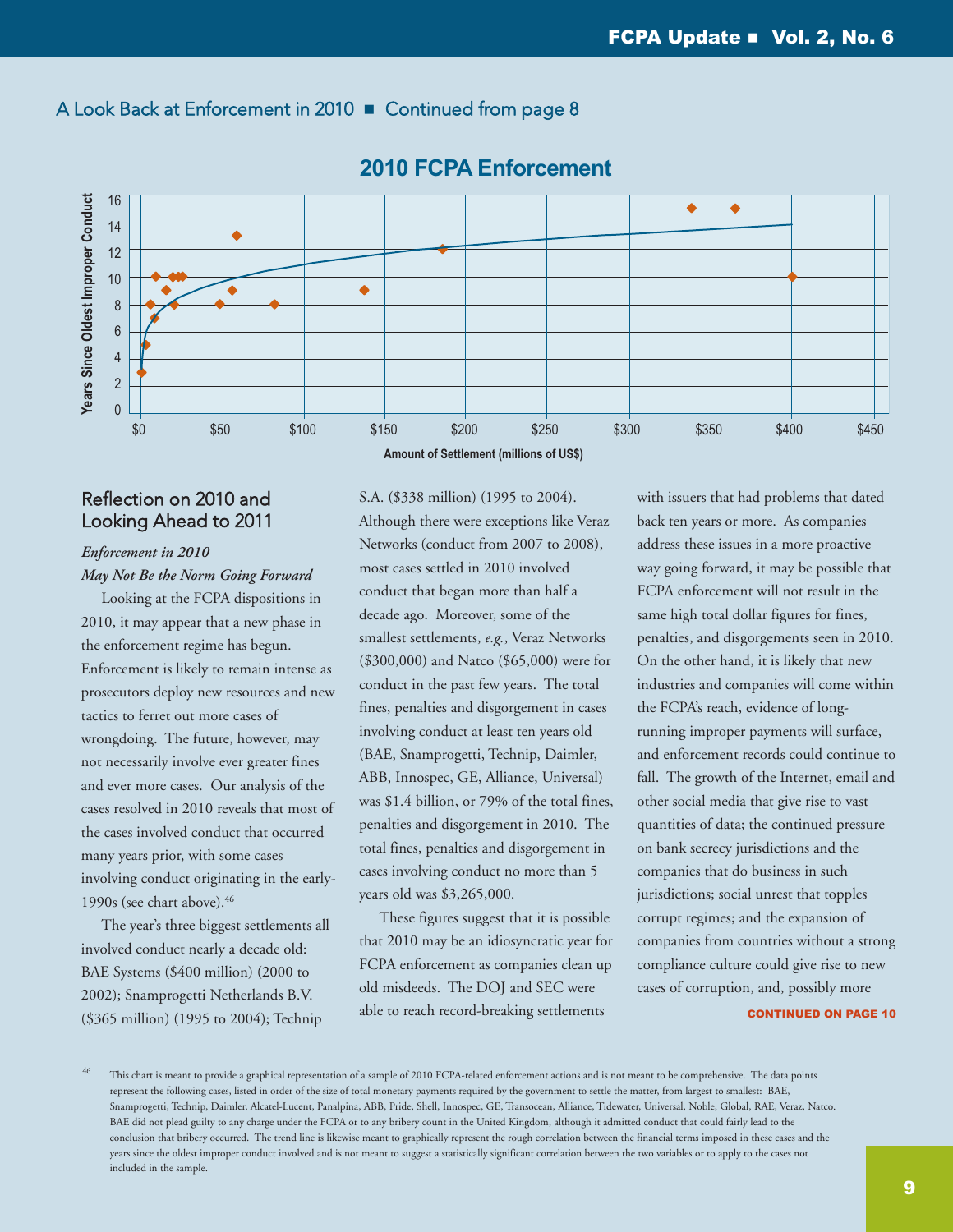important, more accessible evidence of corruption.

 As the DOJ and SEC deploy new resources to investigate industries and practices that have not been prominent in FCPA enforcement in the past, the chance a slowdown will occur in FCPA enforcement seems quite low. Recently, in fact, Assistant Attorney General Breuer stated that DOJ's "FCPA enforcement is stronger than it's ever been—and getting stronger,"<sup>47</sup> and, as of January 2011, at least 71 companies appear to have disclosed that they are currently the subject of an ongoing FCPA-related investigation. 48

 In any case, our analysis of 2010 enforcement suggests that companies should proactively deal with problems as soon as possible after evidence of misconduct or "red flags" first surface, and, hopefully, long before they affect multiple years of business, exposing the company to ever larger liabilities for more extensive conduct.

## *Proactive Policing: Whistleblowers, the Dodd-Frank Act, and the Erosion of Bank Secrecy*

 One aspect of FCPA enforcement that will gain attention in 2011 concerns the implications of the newly passed Dodd-Frank Wall Street Reform and Consumer Protection Act ("the Dodd-Frank Act"), H.R. 4173. The Dodd-Frank Act provides for FCPA whistleblower payments from 10% to 30% of the total fines assessed by the SEC.<sup>49</sup> Under the SEC's proposed rules implementing this provision, the whistleblower must be a natural person who provides original information on his or her own accord and that information must be essential or contribute significantly to enforcement of the action. <sup>50</sup> In cases in which the recovery exceeds \$1 million, if the SEC's proposed rules are implemented without change, the whistleblower will receive a bounty of between 10% to 30% of the total fine. <sup>51</sup> The SEC will similarly have discretion to determine the precise bounty within the 10% to 30% range for penalties

over \$1 million. <sup>52</sup> This new development in the FCPA enforcement regime may set off a race to report, as disgruntled employees seek to cash in on FCPA violations rather than reporting problems through internal compliance programs. Another development stemming from the Dodd-Frank Act is a new requirement for companies involved in resource extraction, *e.g.*, mining, oil and gas production, to disclose payments made to non-U.S. governments. <sup>53</sup> The SEC released proposed rules implementing this statutory requirement on December 15, 2010. <sup>54</sup> The new rules would apply to any company that is obligated to file annual reports with the SEC and "engages in the commercial development of oil, natural gas, or minerals."55 As drafted, however, the rules hew very closely to the statutory language focusing the attention on payments to governments, as opposed to non-U.S. government officials. While the proposed rules are challenging in several ways, the SEC did not take the

**CONTINUED ON PAGE 11** 

51 *Id*.

55 SEC Rel. 34-63549, Proposed Rule: Disclosure of Payments by Resource Extraction Issuers (Dec. 15, 2010), [http://www.sec.gov/rules/proposed/2010/34-63549.pdf.](http://www.sec.gov/rules/proposed/2010/34-63549.pdf)

<sup>47</sup> *See* Breuer, note 8, *supra*.

See "The Corporate Investigation List," The FCPA Blog (Jan. 4, 2011), [http://fcpablog.squarespace.com/blog/tag/disclosure.](http://fcpablog.squarespace.com/blog/tag/disclosure) The FCPA Blog also estimates that the DOJ has a total of 150 ongoing FCPA investigations and prosecutions. *See* "The 2011 Watch List," *The FCPA Blog* (Dec. 29, 2010), [http://www.fcpablog.com/blog/2010/12/29/the-2011-watch-list.html.](http://www.fcpablog.com/blog/2010/12/29/the-2011-watch-list.html)

<sup>49</sup> Section 922(a) of the Dodd-Frank Act, Pub. L. No. 111-203, 124 Stat. 1376 (2010). *See* SEC Rel. No. 34-63237, Proposed Rules for Implementing the Whistleblower Provisions of Section 21F of the Securities and Exchange Act of 1934 (Nov. 3, 2010), [http://www.sec.gov/rules/proposed/2010/34-63237.pdf.](http://www.sec.gov/rules/proposed/2010/34-63237.pdf)

<sup>50</sup> Paul R. Berger, Ed Schallert, et al., "The SEC's Draft Rules Implementing Dodd-Frank's Whistleblower Program," *FCPA Update*, Vol. 2, No. 4 (Nov. 2010), [http://www.debevoise.com/files/Publication/ad10aedb-1582-4e2e-b4bb-983a55cd6736/Presentation/PublicationAttachment/40a912f9-485a-45ef-89ca](http://www.debevoise.com/files/Publication/ad10aedb-1582-4e2e-b4bb-983a55cd6736/Presentation/PublicationAttachment/40a912f9-485a-45ef-89ca-be27b63b9ba6/FCPAUpdateNovember2010.pdf)be27b63b9ba6/FCPAUpdateNovember2010.pdf.

<sup>52</sup> *Id*.

<sup>53</sup> Section 1504 of the of the Dodd-Frank Act, Pub. L. No. 111-203, 124 Stat. 1376 (2010); *see also* "Landmark US legislation sheds light on billions in payments from oil and mineral companies," *Publish What You Pay* (July 16, 2010), [http://www.publishwhatyoupay.org/en/resources/landmark-us-legislation-sheds-light-billions-payments-oil-and-mineral-companies.](http://www.publishwhatyoupay.org/en/resources/landmark-us-legislation-sheds-light-billions-payments-oil-and-mineral-companies)

<sup>54</sup> SEC Press Rel. 2010-247, SEC Proposes Rules for Resource Extraction Issuers Under Dodd-Frank Act (Dec. 15, 2010), [http://www.sec.gov/news/press/2010/2010-247.htm.](http://www.sec.gov/news/press/2010/2010-247.htm)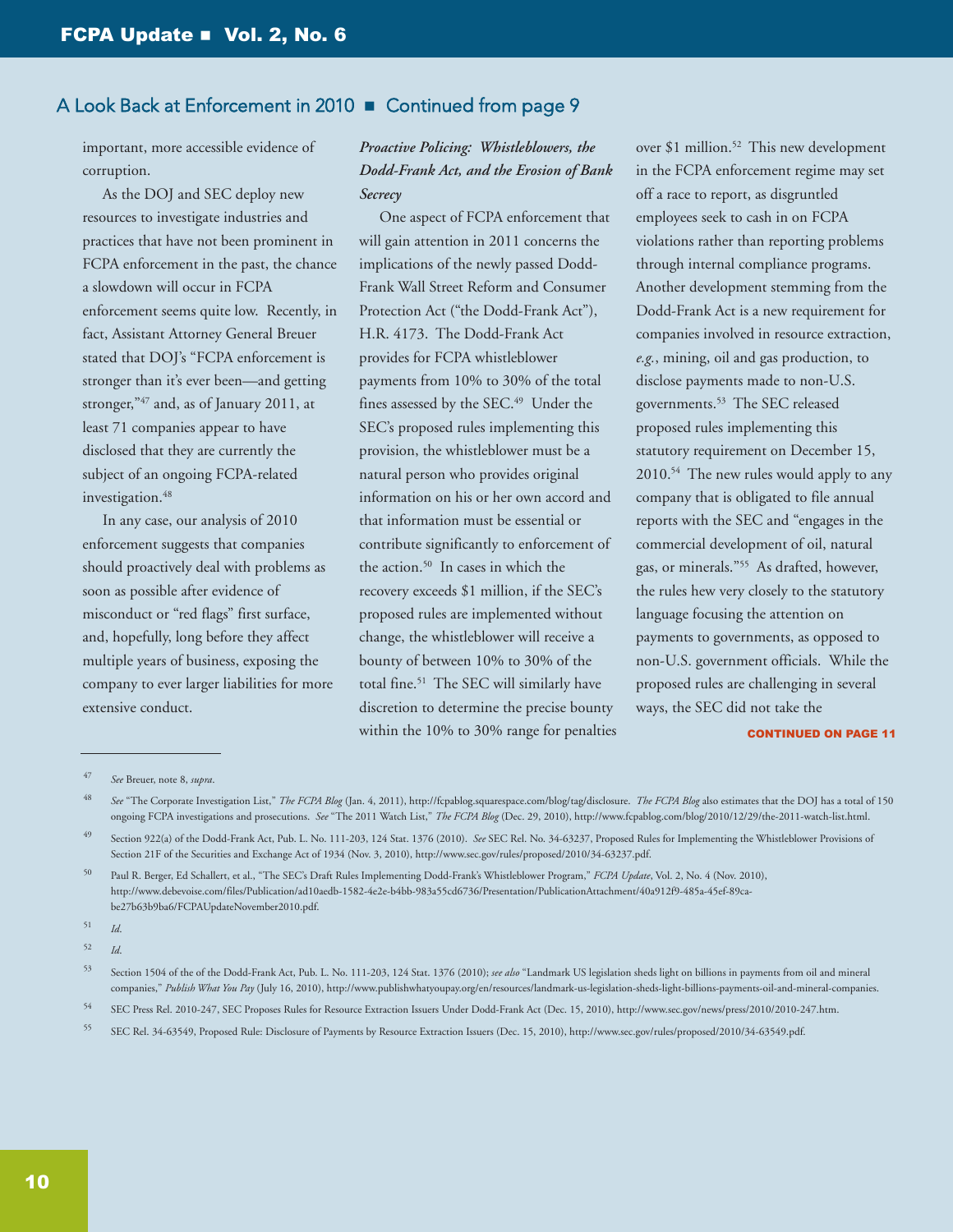opportunity, as some had predicted, to use the rules to require disclosure of significant new kinds of information that might lead to discovery of corrupt payments—that is, information relating to payments to officials, as opposed to governments—abroad. 56

 A potentially more powerful trend involves the erosion of bank secrecy. In the wake of several high-profile investigations of tax fraud involving bank accounts located in Switzerland, U.S. government officials are rethinking the secrecy of financial information and the ability of individuals to shield such information from reporting requirements. The Internal Revenue Service ("IRS") recently announced a proposed rule that would allow it routinely to share information about bank accounts with other governments to clamp down on tax evasion. 57

#### *Maturation of the Enforcement Regime*

 Passed in 1977, the Act is now more than three decades old and has gone through several phases of development. The 1998 amendments laid the groundwork for the new, aggressive enforcement regime we see today. In the early 2000s, FCPA

enforcement rapidly grew, and last year's significant totals in both numbers of cases and value of settlements, many from cases that were pending for some time, illustrate a bi-partisan consensus for anti-bribery enforcement. Despite congressional <sup>58</sup> and public debates <sup>59</sup> about the future of the Act, <sup>60</sup> the fact that DOJ's Criminal Division derived half of the \$2 billion in fines imposed in all of its cases in 2010 from FCPA-related actions is too powerful a statistic to ignore.<sup>61</sup> FCPA enforcement remains a significant risk for multi-national businesses. As the level of enforcement has increased, a related body of knowledge has evolved, including best compliance practices for avoidance of FCPA enforcement and best practices in the face of investigations. Political support for the Act has broadened and international cooperation is now expected. Critics and advocates alike accept the broad contours of the law, and the debate has shifted from whether the Act will be enforced and what effect that enforcement will have on business to how the Act will be enforced, how to clarify certain aspects of the statute, and what the

Despite congressional and public debates about the future of the Act, the fact that DOJ's Criminal Division derived half of the \$2 billion in fines imposed in all of its cases in 2010 from FCPArelated actions is too powerful a statistic to ignore.

ultimate enforcement regime should look like.

 In short, the FCPA matured in 2010. Companies that do any business in the United States, otherwise utilize the instruments of United States commerce, or register their securities on United States exchanges cannot avoid the FCPA. The prohibition against bribery is now an established legal norm, at least in many developed countries. <sup>62</sup> The only viable

#### **CONTINUED ON PAGE 12**

59 Andrew Weissmann & Alixandra Smith, "Restoring Balance: Proposed Amendments to the Foreign Corrupt Practices Act," *U.S. Chamber Institute for Legal Reform* (Oct. 27, 2010), [http://www.instituteforlegalreform.com/restoring-balance-proposed-amendments-to-the-foreign-corrupt-practices-act.html.](http://www.instituteforlegalreform.com/restoring-balance-proposed-amendments-to-the-foreign-corrupt-practices-act.html)

<sup>56</sup> *See* "Financial Reform School," *The FCPA Blog* (July 19, 2010), [http://www.fcpablog.com/blog/2010/7/19/financial-reform-school.html;](http://www.fcpablog.com/blog/2010/7/19/financial-reform-school.html) "Financial Reform Bill Contains Major Compliance Headache," *FCPA Professor* (July 16, 2010), [http://fcpaprofessor.blogspot.com/2010/07/financial-reform-bill-contains-major.html;](http://fcpaprofessor.blogspot.com/2010/07/financial-reform-bill-contains-major.html) *see also*, "S. 1700 … A Bad Bill," FCPA Professor (Oct. 29, 2009), [http://fcpaprofessor.blogspot.com/2009/10/s-1700-bad-bill.html.](http://fcpaprofessor.blogspot.com/2009/10/s-1700-bad-bill.html)

<sup>57</sup> IRS, Notice of Proposed Rulemaking, REG-146097-09: Guidance on Reporting Interest Paid to Nonresident Aliens (Jan. 7, 2011), [http://www.gpo.gov/fdsys/pkg/FR-2011-](http://www.gpo.gov/fdsys/pkg/FR-2011-01-07/pdf/2011-82.pdf) [01-07/pdf/2011-82.pdf;](http://www.gpo.gov/fdsys/pkg/FR-2011-01-07/pdf/2011-82.pdf) *see also*, James Quinn, "Swiss take next step to end bank secrecy," *The Telegraph* (June 4, 2010), [http://www.telegraph.co.uk/finance/newsbysector/banksandfinance/7801358/Swiss-take-next-step-to-end-bank-secrecy.html.](http://www.telegraph.co.uk/finance/newsbysector/banksandfinance/7801358/Swiss-take-next-step-to-end-bank-secrecy.html) *See generally* OECD, "OECD assessment shows bank secrecy as a shield for tax evaders coming to an end" (Aug. 31, 2009), [http://www.oecd.org/document/40/0,3343,en\\_2649\\_37427\\_43582376\\_1\\_1\\_1\\_1,00.html.](http://www.oecd.org/document/40/0,3343,en_2649_33767_43582376_1_1_1_37427,00.html)

<sup>58</sup> *See* Paul R. Berger & Amanda M. Ulrich, "Senator Calls for Get-Tough Approach to FCPA Enforcement at Committee Hearing," *FCPA Update*, Vol. 2, No. 5 (Dec. 2010), [http://www.debevoise.com/files/Publication/4df5aee3-63ac-470f-8be9-96a4ff95fd90/Presentation/PublicationAttachment/1a676acf-8a62-475c-84b7](http://www.debevoise.com/files/Publication/4df5aee3-63ac-470f-8be9-96a4ff95fd90/Presentation/PublicationAttachment/1a676acf-8a62-475c-84b7-c01eb5f98d99/FCPAUpdateDecember2010.pdf) c01eb5f98d99/FCPAUpdateDecember2010.pdf.

<sup>60</sup> *See, e.g.*, Bill Summary and Status, H.R. 5366: Overseas Contractor Reform Act (introduced May 20, 2010), [http://www.govtrack.us/congress/bill.xpd?bill=h111-5366.](http://www.govtrack.us/congress/bill.xpd?bill=h111-5366)

<sup>&</sup>lt;sup>61</sup> DOJ Press Rel. 11-085, Department of Justice Secures More Than \$2 Billion in Judgments and Settlements as a Result of Enforcement Actions Led by the Criminal Division (Jan. 21, 2011), [http://www.justice.gov/opa/pr/2011/January/11-crm-085.html.](http://www.justice.gov/opa/pr/2011/January/11-crm-085.html)

<sup>62</sup> *See U.N. Convention Against Corruption*, Foreword, G.A. Res. 58/4 (Oct. 31, 2003), <http://www.unodc.org/unodc/en/treaties/CAC/> ("Corruption is an insidious plague that has a wide range of corrosive effects on societies. It undermines democracy and the rule of law, leads to violations of human rights, distorts markets, erodes the quality of life and allows organized crime, terrorism and other threats to human security to flourish."); OECD Convention on Combating Bribery of Foreign Public Officials in International *Business Transactions*, Preamble, (Nov. 21, 1997), <http://www.oecd.org/dataoecd/4/18/38028044.pdf> ("[B]ribery is a widespread phenomenon in international business transactions, including trade and investment, which raises serious moral and political concerns, undermines good governance and economic development, and distorts international competitive conditions."); *OAS Inter-American Convention Against Corruption*, Preamble, (Mar. 29, 1996), <http://www.oas.org/juridico/english/treaties/b-58.html> ("The Member States of the Organization of American States, [are] convinced that corruption undermines the legitimacy of public institutions and strikes at society, moral order and justice, as well as the comprehensive development of peoples.").